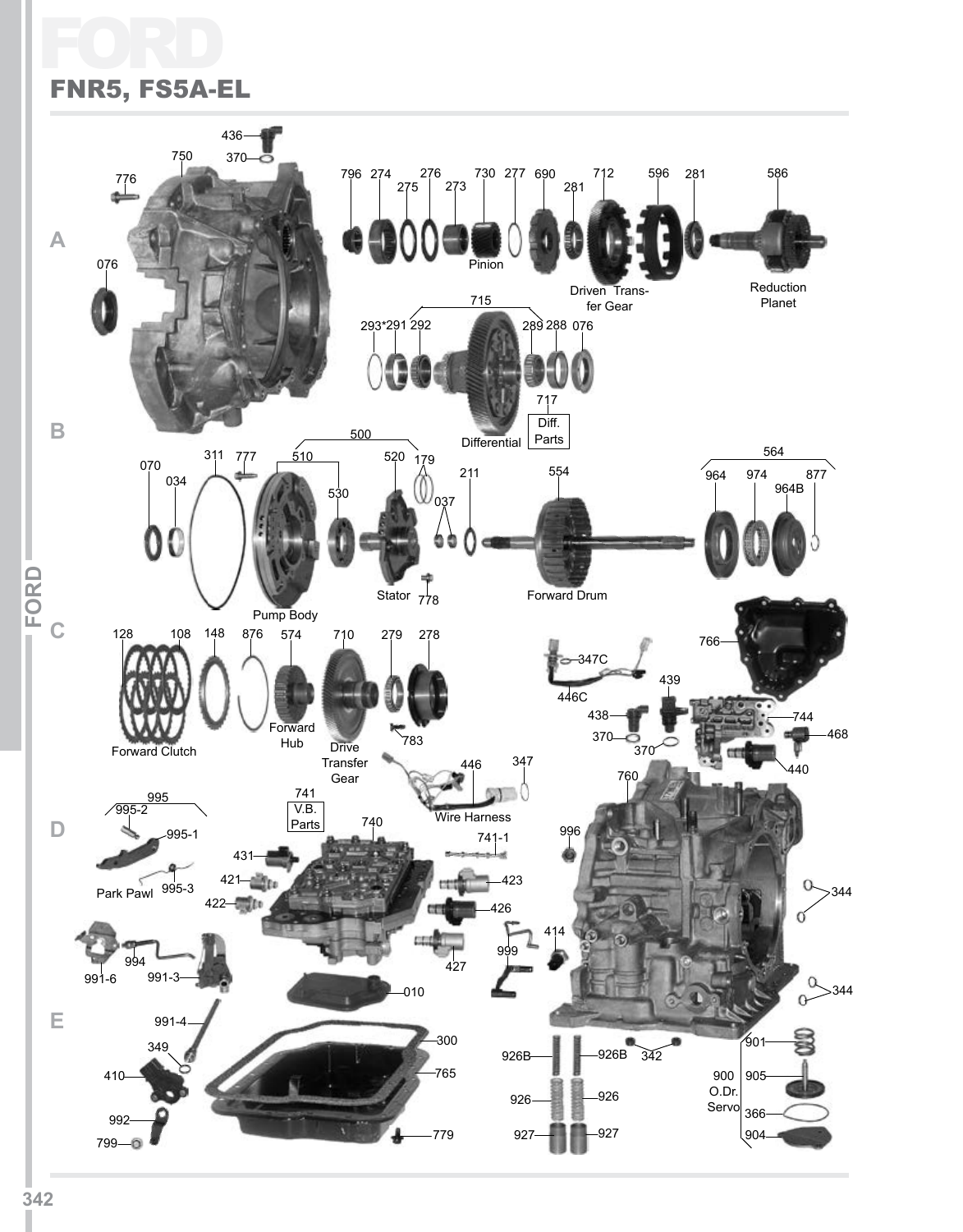# FC FNR5, FS5A-EL

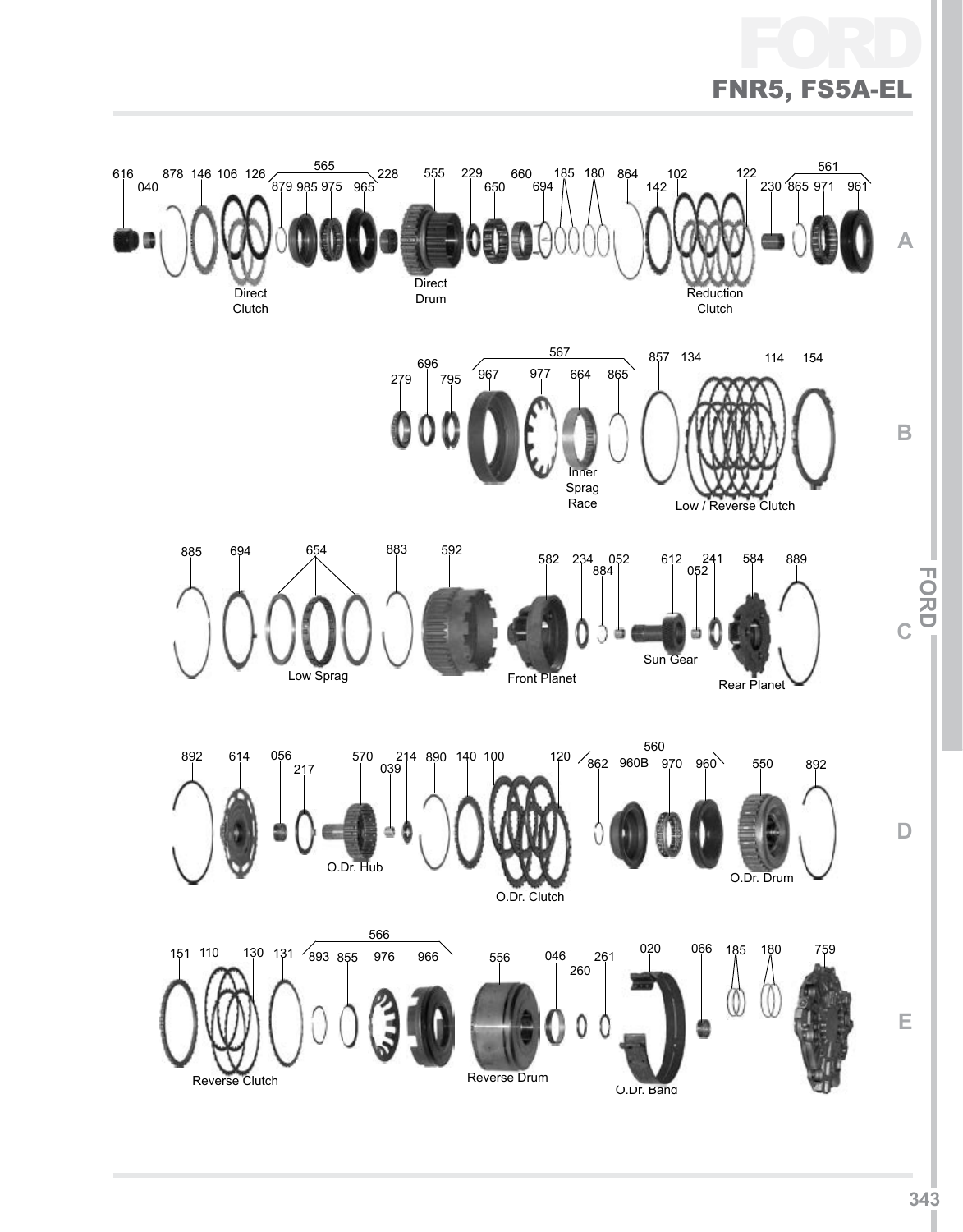|          |            | 4F27E, FN4A-EL, FNR5, FS5A-EL          |     |      |
|----------|------------|----------------------------------------|-----|------|
|          | ILL# Part# |                                        | QTY | REF# |
|          |            | <b>OVERHAUL KITS &amp; PISTON KITS</b> |     |      |
|          |            |                                        |     |      |
|          |            |                                        |     |      |
|          |            |                                        |     |      |
|          |            |                                        |     |      |
|          |            |                                        |     |      |
|          |            |                                        |     |      |
|          |            |                                        |     |      |
|          |            |                                        |     |      |
|          |            | <b>MASTER L/STEEL KITS</b>             |     |      |
|          |            |                                        |     |      |
|          |            |                                        |     |      |
|          |            |                                        |     |      |
|          |            |                                        |     |      |
|          |            |                                        |     |      |
|          |            |                                        |     |      |
|          |            |                                        |     |      |
|          |            | <b>MASTER W/STEELS KITS</b>            |     |      |
|          |            |                                        |     |      |
|          |            |                                        |     |      |
|          |            |                                        |     |      |
|          |            |                                        |     |      |
|          |            |                                        |     |      |
|          |            |                                        |     |      |
| $\alpha$ |            |                                        |     |      |
| O<br>ш.  |            | <b>FILTERS</b>                         |     |      |
|          |            |                                        |     |      |
|          |            | <b>BANDS</b>                           |     |      |
|          |            |                                        |     |      |
|          |            | <b>BUSHINGS</b>                        |     |      |
|          |            |                                        |     |      |
|          |            |                                        |     |      |
|          |            |                                        |     |      |
|          |            |                                        |     |      |
|          |            |                                        |     |      |
|          |            |                                        |     |      |
|          |            |                                        |     |      |
|          |            |                                        |     |      |
|          |            |                                        |     |      |
|          |            |                                        |     |      |
|          |            |                                        |     |      |
|          |            |                                        |     |      |
|          |            |                                        |     |      |
|          |            | METAL CLAD SEALS                       |     |      |
|          |            |                                        |     |      |
|          |            |                                        |     |      |
|          |            |                                        |     |      |
|          |            | <b>FRICTIONS</b>                       |     |      |
|          |            |                                        |     |      |
|          |            |                                        |     |      |
|          |            |                                        |     |      |
|          |            |                                        |     |      |
|          |            |                                        |     |      |
|          |            |                                        |     |      |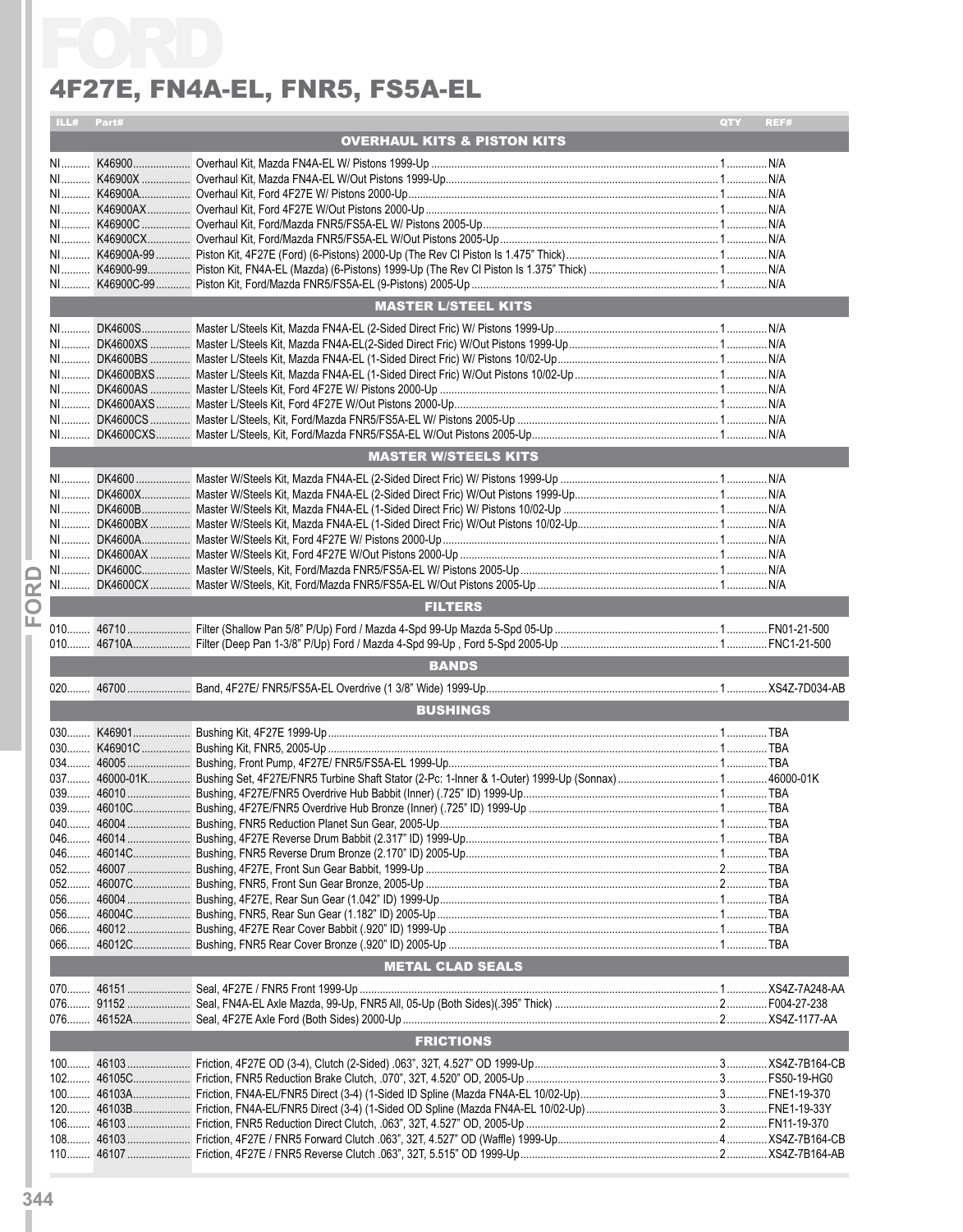| <b>STEELS</b><br><b>PRESSURE PLATES</b><br><b>VALVE BODY KITS</b><br><b>SEALING RINGS</b><br><b>WASHERS &amp; BEARINGS</b><br>46431A<br>273<br><b>GASKETS &amp; RUBBER COMPONENTS</b> | ILL# Part# |  |  | QTY <b>O</b> | REF# |  |  |
|---------------------------------------------------------------------------------------------------------------------------------------------------------------------------------------|------------|--|--|--------------|------|--|--|
|                                                                                                                                                                                       |            |  |  |              |      |  |  |
|                                                                                                                                                                                       |            |  |  |              |      |  |  |
|                                                                                                                                                                                       |            |  |  |              |      |  |  |
|                                                                                                                                                                                       |            |  |  |              |      |  |  |
|                                                                                                                                                                                       |            |  |  |              |      |  |  |
|                                                                                                                                                                                       |            |  |  |              |      |  |  |
|                                                                                                                                                                                       |            |  |  |              |      |  |  |
|                                                                                                                                                                                       |            |  |  |              |      |  |  |
|                                                                                                                                                                                       |            |  |  |              |      |  |  |
|                                                                                                                                                                                       |            |  |  |              |      |  |  |
|                                                                                                                                                                                       |            |  |  |              |      |  |  |
|                                                                                                                                                                                       |            |  |  |              |      |  |  |
|                                                                                                                                                                                       |            |  |  |              |      |  |  |
|                                                                                                                                                                                       |            |  |  |              |      |  |  |
|                                                                                                                                                                                       |            |  |  |              |      |  |  |
|                                                                                                                                                                                       |            |  |  |              |      |  |  |
|                                                                                                                                                                                       |            |  |  |              |      |  |  |
|                                                                                                                                                                                       |            |  |  |              |      |  |  |
|                                                                                                                                                                                       |            |  |  |              |      |  |  |
|                                                                                                                                                                                       |            |  |  |              |      |  |  |
|                                                                                                                                                                                       |            |  |  |              |      |  |  |
|                                                                                                                                                                                       |            |  |  |              |      |  |  |
|                                                                                                                                                                                       |            |  |  |              |      |  |  |
|                                                                                                                                                                                       |            |  |  |              |      |  |  |
|                                                                                                                                                                                       |            |  |  |              |      |  |  |
|                                                                                                                                                                                       |            |  |  |              |      |  |  |
|                                                                                                                                                                                       |            |  |  |              |      |  |  |
|                                                                                                                                                                                       |            |  |  |              |      |  |  |
|                                                                                                                                                                                       |            |  |  |              |      |  |  |
|                                                                                                                                                                                       |            |  |  |              |      |  |  |
|                                                                                                                                                                                       |            |  |  |              |      |  |  |
|                                                                                                                                                                                       |            |  |  |              |      |  |  |
|                                                                                                                                                                                       |            |  |  |              |      |  |  |
|                                                                                                                                                                                       |            |  |  |              |      |  |  |
|                                                                                                                                                                                       |            |  |  |              |      |  |  |
|                                                                                                                                                                                       |            |  |  |              |      |  |  |
|                                                                                                                                                                                       |            |  |  |              |      |  |  |
|                                                                                                                                                                                       |            |  |  |              |      |  |  |
|                                                                                                                                                                                       |            |  |  |              |      |  |  |
|                                                                                                                                                                                       |            |  |  |              |      |  |  |
|                                                                                                                                                                                       |            |  |  |              |      |  |  |
|                                                                                                                                                                                       |            |  |  |              |      |  |  |
|                                                                                                                                                                                       |            |  |  |              |      |  |  |
|                                                                                                                                                                                       |            |  |  |              |      |  |  |
|                                                                                                                                                                                       |            |  |  |              |      |  |  |
|                                                                                                                                                                                       |            |  |  |              |      |  |  |
|                                                                                                                                                                                       |            |  |  |              |      |  |  |
|                                                                                                                                                                                       |            |  |  |              |      |  |  |
|                                                                                                                                                                                       |            |  |  |              |      |  |  |
|                                                                                                                                                                                       |            |  |  |              |      |  |  |
|                                                                                                                                                                                       |            |  |  |              |      |  |  |
|                                                                                                                                                                                       |            |  |  |              |      |  |  |
|                                                                                                                                                                                       |            |  |  |              |      |  |  |
|                                                                                                                                                                                       |            |  |  |              |      |  |  |
|                                                                                                                                                                                       |            |  |  |              |      |  |  |
|                                                                                                                                                                                       |            |  |  |              |      |  |  |
|                                                                                                                                                                                       |            |  |  |              |      |  |  |
|                                                                                                                                                                                       |            |  |  |              |      |  |  |
|                                                                                                                                                                                       |            |  |  |              |      |  |  |
|                                                                                                                                                                                       |            |  |  |              |      |  |  |
|                                                                                                                                                                                       |            |  |  |              |      |  |  |
|                                                                                                                                                                                       |            |  |  |              |      |  |  |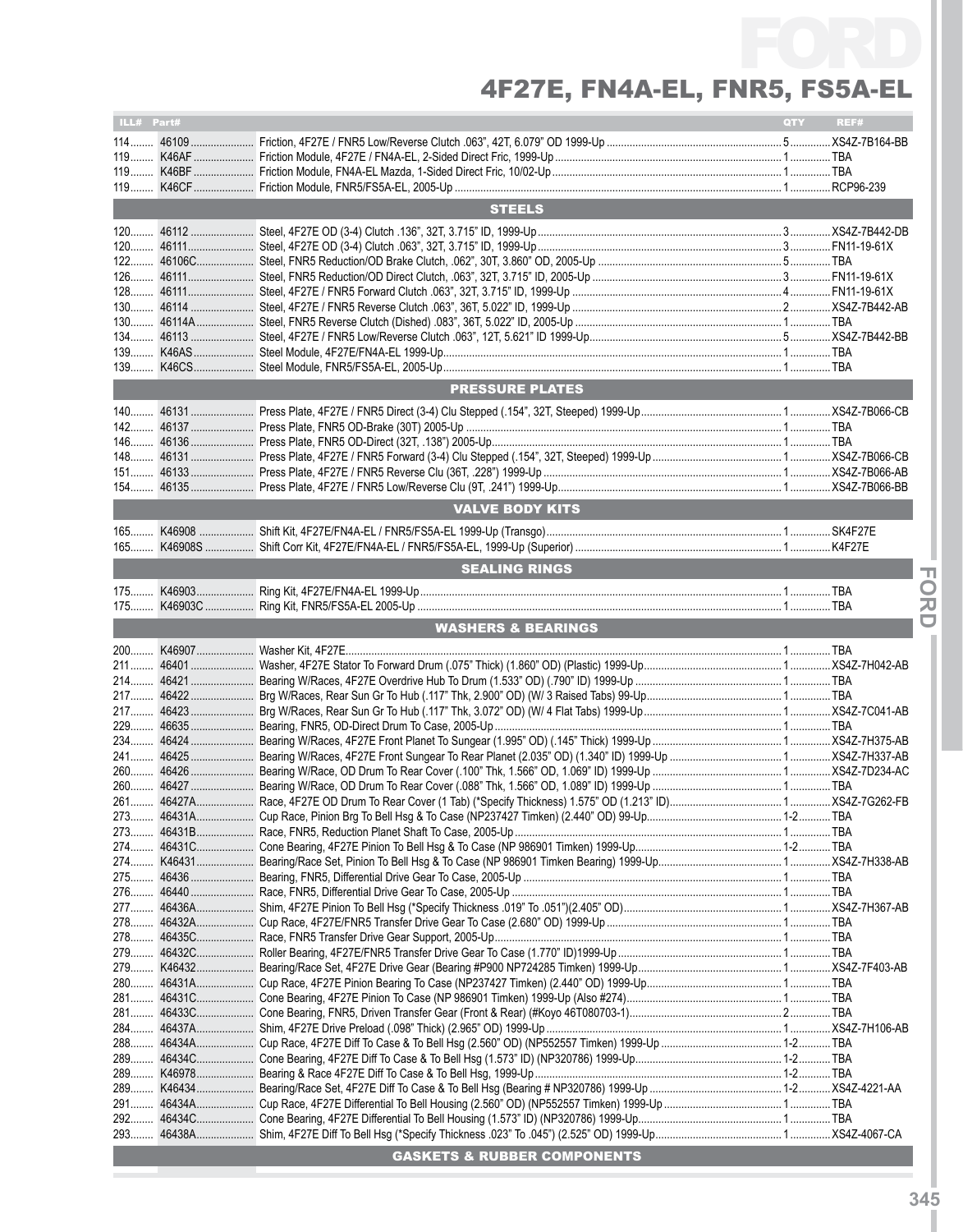|   |            | 4F27E, FN4A-EL, FNR5, FS5A-EL      |            |      |
|---|------------|------------------------------------|------------|------|
|   | ILL# Part# |                                    | <b>QTY</b> | REF# |
|   |            |                                    |            |      |
|   |            |                                    |            |      |
|   |            |                                    |            |      |
|   |            |                                    |            |      |
|   |            |                                    |            |      |
|   |            |                                    |            |      |
|   |            |                                    |            |      |
|   |            | <b>TECHNICAL MANUALS</b>           |            |      |
|   |            |                                    |            |      |
|   |            | ELECTRICAL COMPONENTS              |            |      |
|   |            |                                    |            |      |
|   |            |                                    |            |      |
|   |            |                                    |            |      |
|   |            |                                    |            |      |
|   |            |                                    |            |      |
|   |            |                                    |            |      |
|   |            |                                    |            |      |
|   |            |                                    |            |      |
|   |            |                                    |            |      |
|   |            |                                    |            |      |
|   |            |                                    |            |      |
|   |            |                                    |            |      |
|   |            |                                    |            |      |
|   |            |                                    |            |      |
| ▭ |            |                                    |            |      |
| œ |            |                                    |            |      |
| O |            |                                    |            |      |
| ட |            |                                    |            |      |
|   |            | <b>MISCELLANEOUS COMPONENTS</b>    |            |      |
|   |            |                                    |            |      |
|   |            | <b>PUMPS &amp; PUMP COMPONENTS</b> |            |      |
|   |            |                                    |            |      |
|   |            |                                    |            |      |
|   |            |                                    |            |      |
|   |            |                                    |            |      |
|   |            |                                    |            |      |
|   |            |                                    |            |      |
|   |            |                                    |            |      |
|   |            |                                    |            |      |
|   |            |                                    |            |      |
|   |            |                                    |            |      |
|   |            | <b>DRUMS &amp; CLUTCH HUBS</b>     |            |      |
|   |            |                                    |            |      |
|   |            |                                    |            |      |
|   |            |                                    |            |      |
|   |            |                                    |            |      |
|   |            |                                    |            |      |
|   |            |                                    |            |      |
|   |            |                                    |            |      |
|   |            |                                    |            |      |
|   |            |                                    |            |      |
|   |            |                                    |            |      |
|   |            |                                    |            |      |
|   |            |                                    |            |      |
|   |            |                                    |            |      |
|   |            |                                    |            |      |
|   |            |                                    |            |      |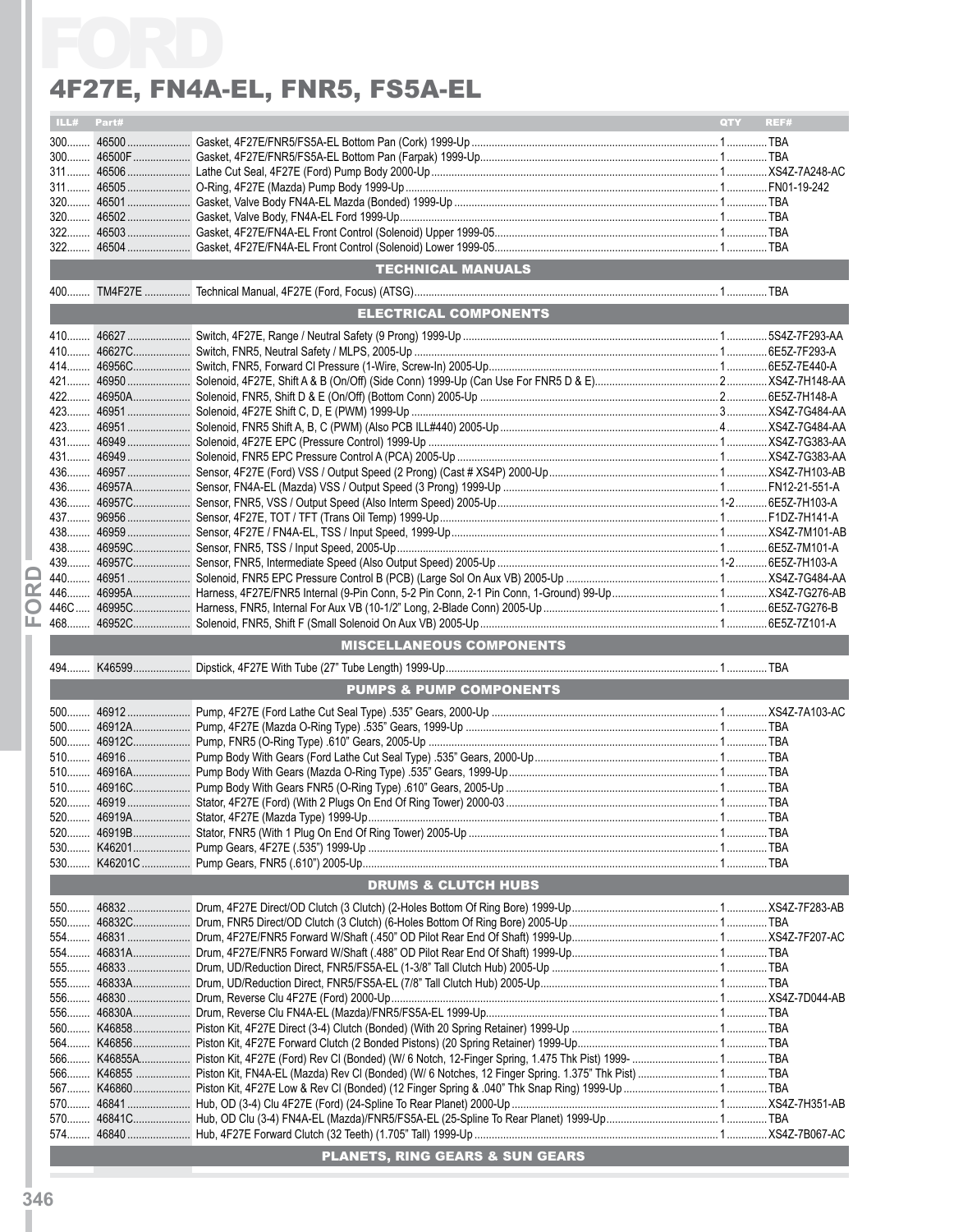| ILL# Part# |                                      | QTY | REF# |
|------------|--------------------------------------|-----|------|
|            |                                      |     |      |
|            |                                      |     |      |
|            |                                      |     |      |
|            |                                      |     |      |
|            |                                      |     |      |
|            |                                      |     |      |
| 596        |                                      |     |      |
|            |                                      |     |      |
|            |                                      |     |      |
|            |                                      |     |      |
|            |                                      |     |      |
|            | <b>SPRAGS &amp; ONE WAY CLUTCHES</b> |     |      |
|            |                                      |     |      |
|            |                                      |     |      |
|            |                                      |     |      |
|            |                                      |     |      |
|            | DIFFERENTIALS & COMPONENTS           |     |      |
|            |                                      |     |      |
|            |                                      |     |      |
|            |                                      |     |      |
|            |                                      |     |      |
|            |                                      |     |      |
|            |                                      |     |      |
|            |                                      |     |      |
|            |                                      |     |      |
|            |                                      |     |      |
|            |                                      |     |      |
|            |                                      |     |      |
|            |                                      |     |      |
|            |                                      |     |      |
|            |                                      |     |      |
|            |                                      |     |      |
|            |                                      |     |      |
|            |                                      |     |      |
| 715        |                                      |     |      |
|            |                                      |     |      |
|            |                                      |     |      |
|            |                                      |     |      |
|            |                                      |     |      |
|            |                                      |     |      |
|            |                                      |     |      |
|            |                                      |     |      |
|            |                                      |     |      |
| $730$      |                                      |     |      |
|            |                                      |     |      |
|            | <b>VALVE BODY COMPONENTS</b>         |     |      |
| 741        |                                      |     |      |
| .          |                                      |     |      |
|            | <b>VALVE BODIES (DACCO VB#)</b>      |     |      |
| 740        |                                      |     |      |
|            |                                      |     |      |
|            | <b>VALVE BODIES</b>                  |     |      |
| 740        |                                      |     |      |
| 740        |                                      |     |      |
| 740        |                                      |     |      |
| 744        |                                      |     |      |
|            | <b>CASES &amp; HOUSINGS</b>          |     |      |
|            |                                      |     |      |
| 750        |                                      |     |      |
| $750$      |                                      |     |      |
| 750        |                                      |     |      |

**IFor**

**dI**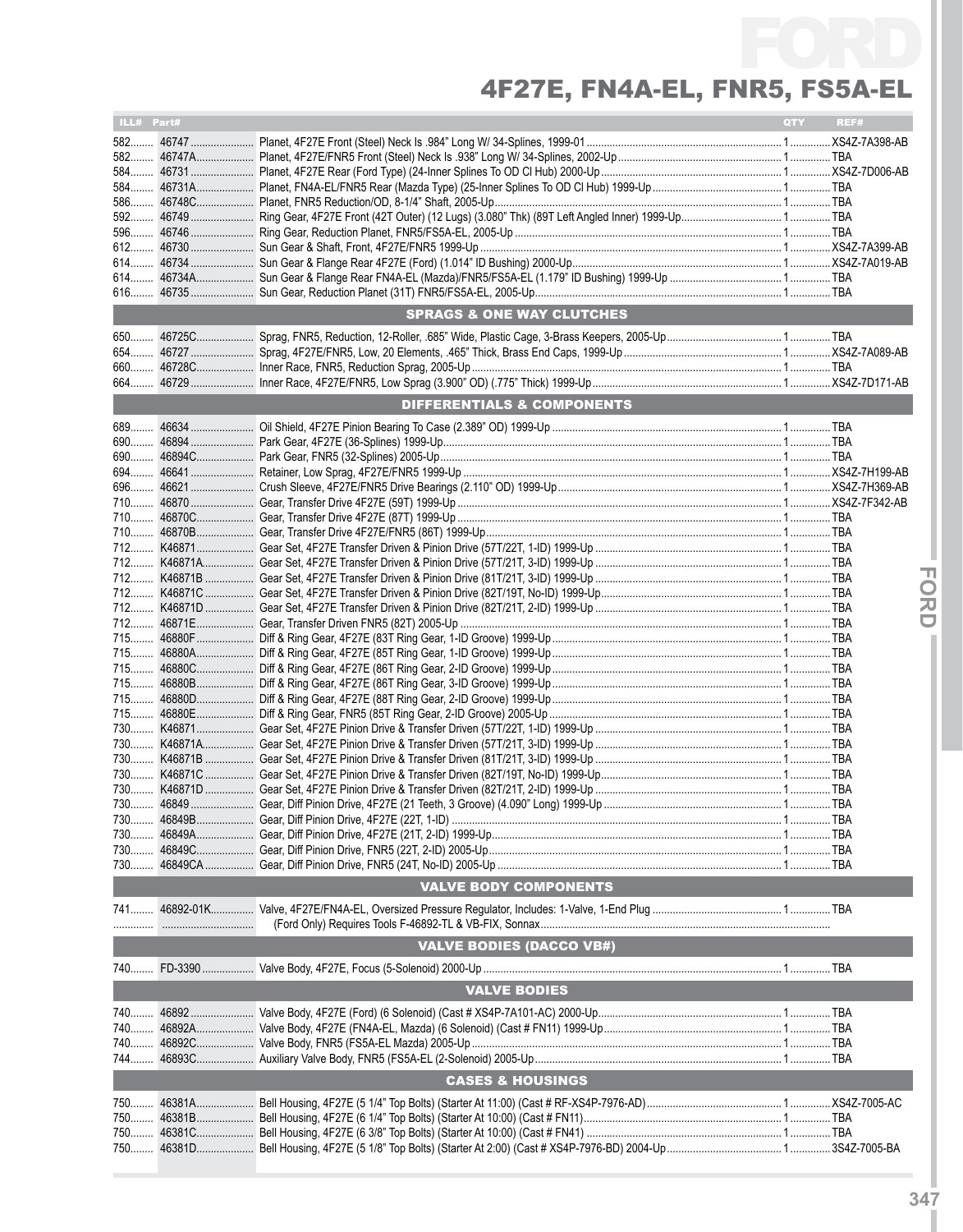|     |            | 4F27E, FN4A-EL, FNR5, FS5A-EL    |                    |
|-----|------------|----------------------------------|--------------------|
|     | ILL# Part# |                                  | REF#<br><b>OTY</b> |
|     |            |                                  |                    |
|     |            |                                  |                    |
|     |            |                                  |                    |
|     |            |                                  |                    |
|     |            |                                  |                    |
|     |            |                                  |                    |
|     |            |                                  |                    |
|     |            |                                  |                    |
|     |            |                                  |                    |
|     |            |                                  |                    |
|     |            |                                  |                    |
|     |            |                                  |                    |
|     |            |                                  |                    |
|     |            |                                  |                    |
|     |            | <b>SNAP RINGS</b>                |                    |
|     |            |                                  |                    |
|     |            |                                  |                    |
|     |            |                                  |                    |
|     |            |                                  |                    |
|     |            |                                  |                    |
|     |            |                                  |                    |
|     |            |                                  |                    |
|     |            |                                  |                    |
|     |            |                                  |                    |
|     |            |                                  |                    |
|     |            |                                  |                    |
|     |            |                                  |                    |
|     |            |                                  |                    |
|     |            |                                  |                    |
|     |            |                                  |                    |
|     |            |                                  |                    |
|     |            |                                  |                    |
|     |            |                                  |                    |
|     |            |                                  |                    |
|     |            |                                  |                    |
| 885 |            |                                  |                    |
|     |            |                                  |                    |
|     |            |                                  |                    |
|     |            |                                  |                    |
|     |            |                                  |                    |
|     |            |                                  |                    |
|     |            |                                  |                    |
|     |            |                                  |                    |
|     |            |                                  |                    |
|     |            |                                  |                    |
|     |            |                                  |                    |
|     |            |                                  |                    |
|     |            |                                  |                    |
|     |            |                                  |                    |
|     |            |                                  |                    |
|     |            |                                  |                    |
|     |            |                                  |                    |
|     |            |                                  |                    |
|     |            | PISTONS, SPRINGS & MISCELLANEOUS |                    |
|     |            |                                  |                    |
|     |            |                                  |                    |
|     |            |                                  |                    |
|     |            |                                  |                    |
|     |            |                                  |                    |
|     |            |                                  |                    |
|     |            |                                  |                    |
|     |            |                                  |                    |